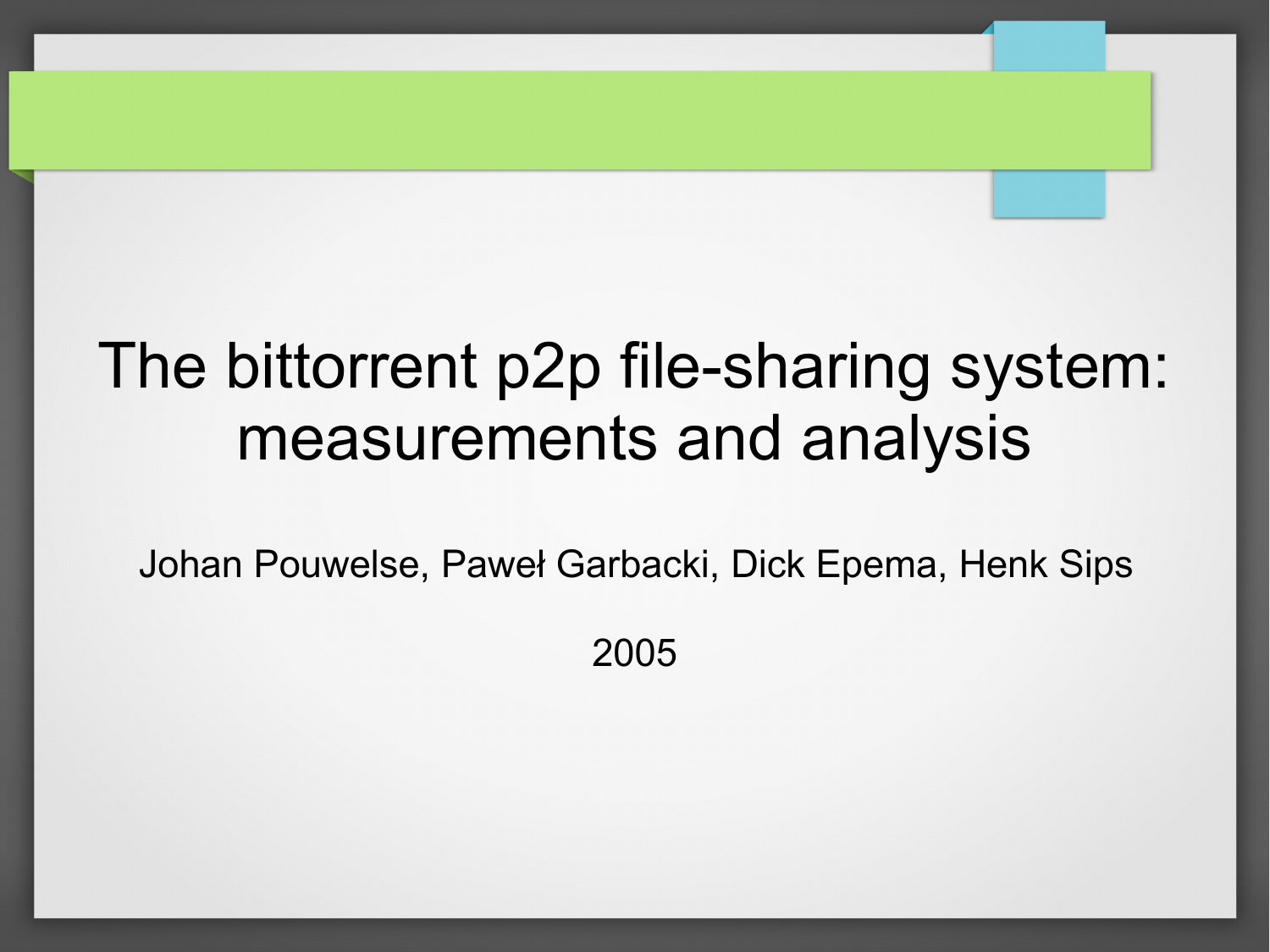### Measurement

- Supernova (Slovanian based), closed in 2004, legal threats. Ordinary tracker, used mirroring system (mirror sites)
- Detailed trace gathered over 8 months (2003 June 2004 March), maximum of the trace: 54845 peers informations in a two weeks period
- Measurement software:
	- Global: access to supernova tracker informations
	- Local: 100 peers (distributed supercomputers), who gather information from their neighbor
- Goal: understanding and modeling P2P systems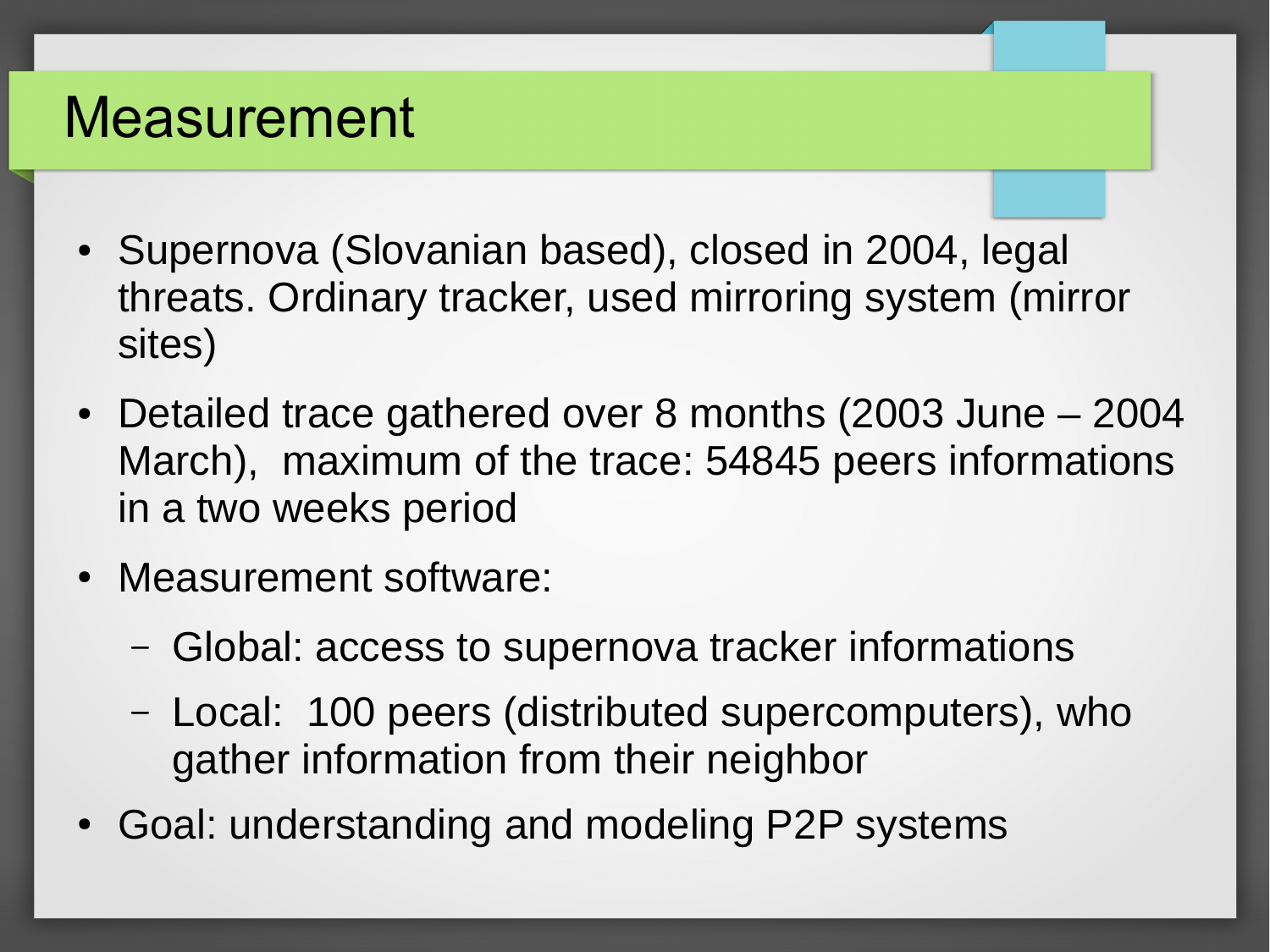## Analysis

- Overall system activity number of downloads per time
	- Notice daily cycle: minimum and maximum at same time each day (max at 23:00 GMT, min at 11:00)
	- Strongly influence by the availability of the trackers (Supernova architecture was vulnerable, DoS attacks)
- Availability (peers) examined a three months window (one minute resolution), 90155 peers:
	- Almost 60% of peers were not behind firewalls
	- Free riding: only 17% had an uptime longer then one hour after finished downloading (3.1% 10 hours)  $\rightarrow$ Long uptimes are rare (incentives to seed)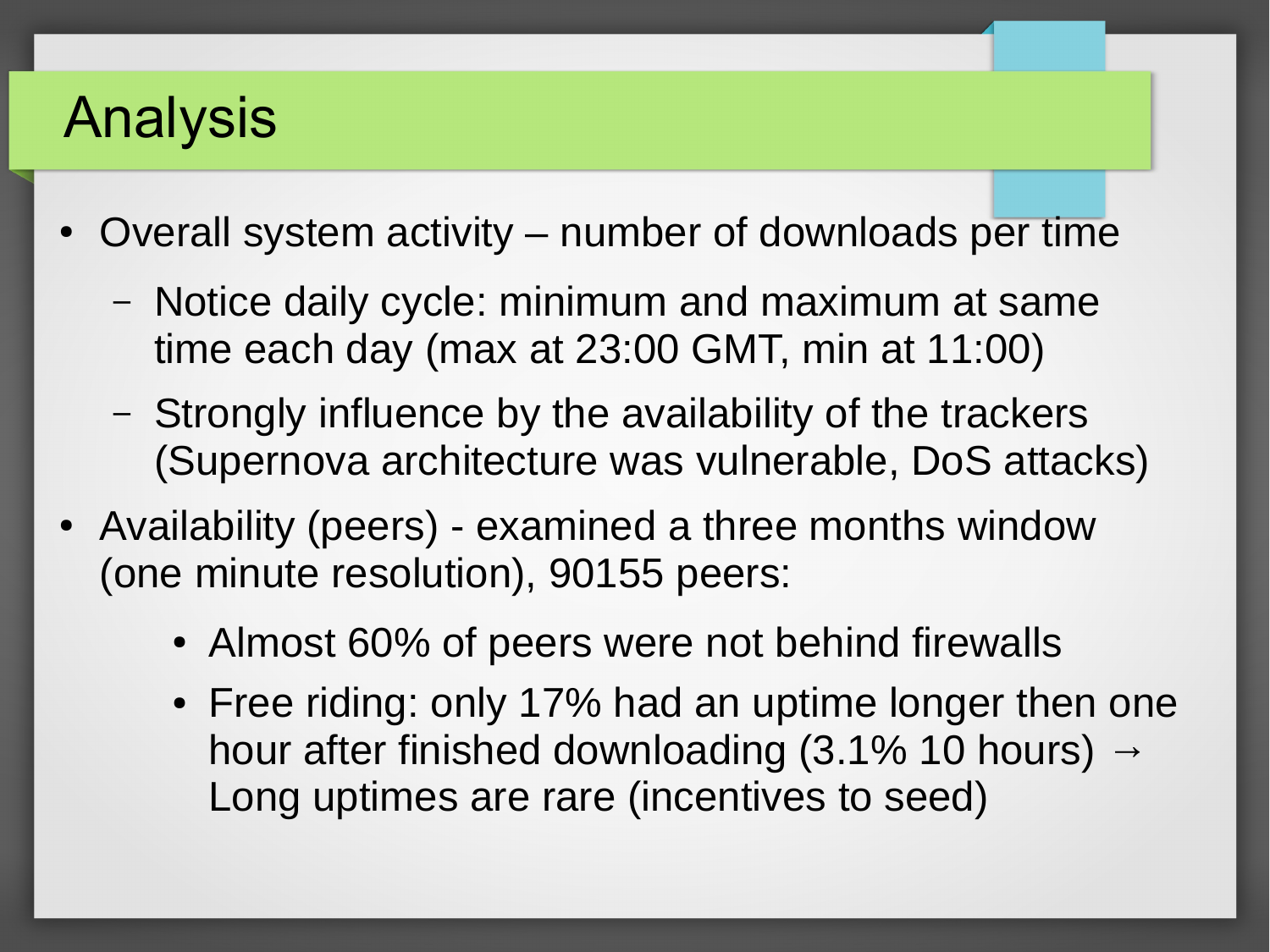# Analysis

- **Integrity** 
	- Meta-data: hosted a mirror of Supernova, corrupted meta-data  $\rightarrow$  cause integrity and privacy risks
	- Content: actively tried pollute the system in decentralized way, failed because of the moderators:
		- Moderation very effective on remove fake and corrupted files (20) moderator can manage 8000 submitters with 0.008 omission)
		- Centralized, hard to distribute
- Flashcrowds effect  $-$  sudden popularity of a new content:
	- One seeder, a lot of leechers  $\rightarrow$  time gap is long until the first downloader who finishes  $\rightarrow$  could be a problem
	- Influence by the tracker's availability and the only seeder's properties (e.g. is it behind a firewall ?)
	- After that, typically highly scalable
	- Arrival process not Poisson process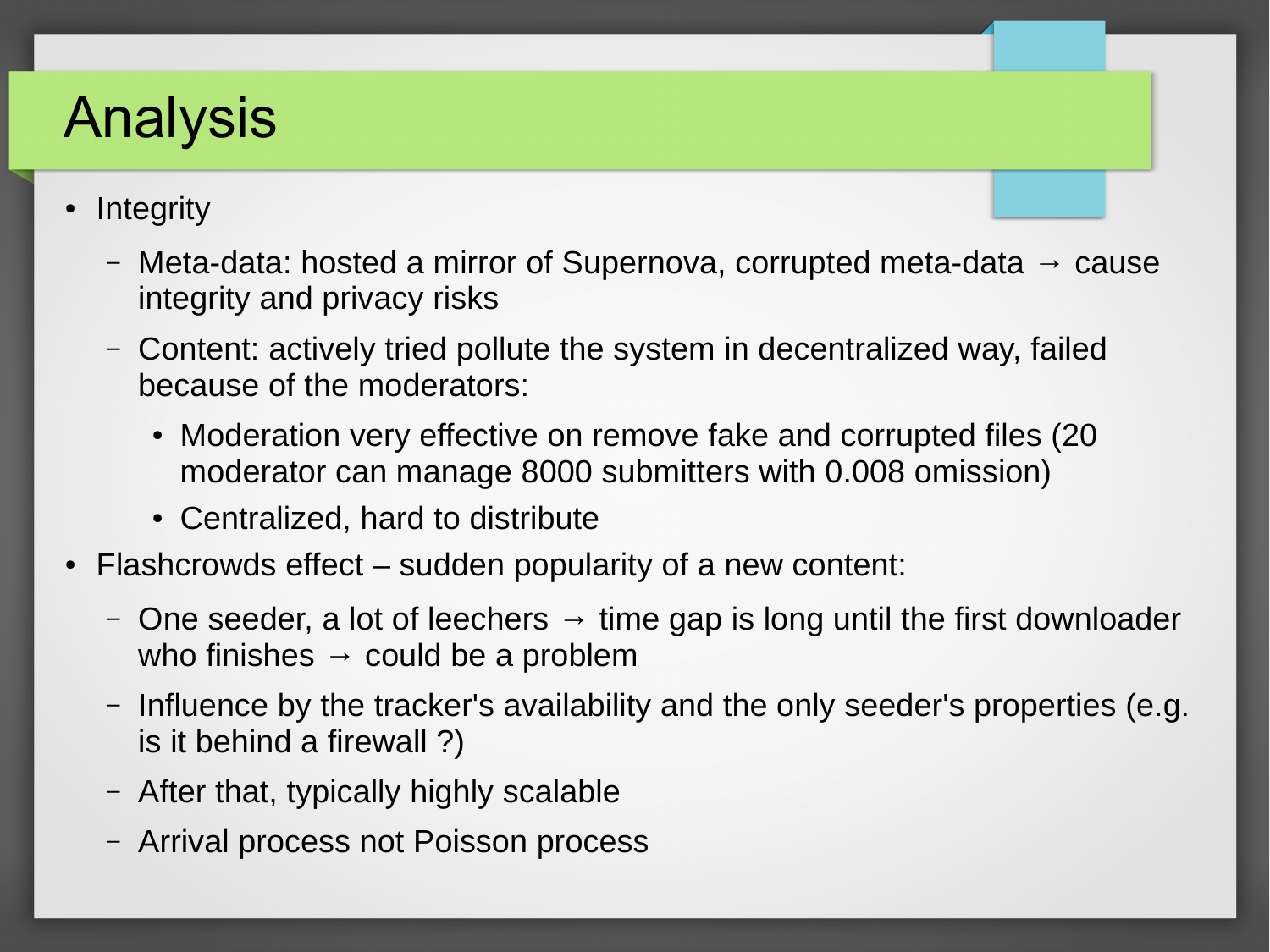#### Analysis and conclusions

- **Download performance** 
	- Outdated bandwidth measurement (avg 240 kbps)
	- Power-law relation between avg download speed and number of downloaders at that speed
	- Number of seeders after 10 days is not an accurate predictor for the content lifetime (one seeder should be enough)
- **Conclusions** 
	- BitTorrent itself not have incentives to seed but trackers that do so. What can be incentives to seed ? (this course)
	- Supernova has high integrity (centralized moderators) but low system availability, decentralized solutions of tracker has low integrity, but high availability (Tribler)